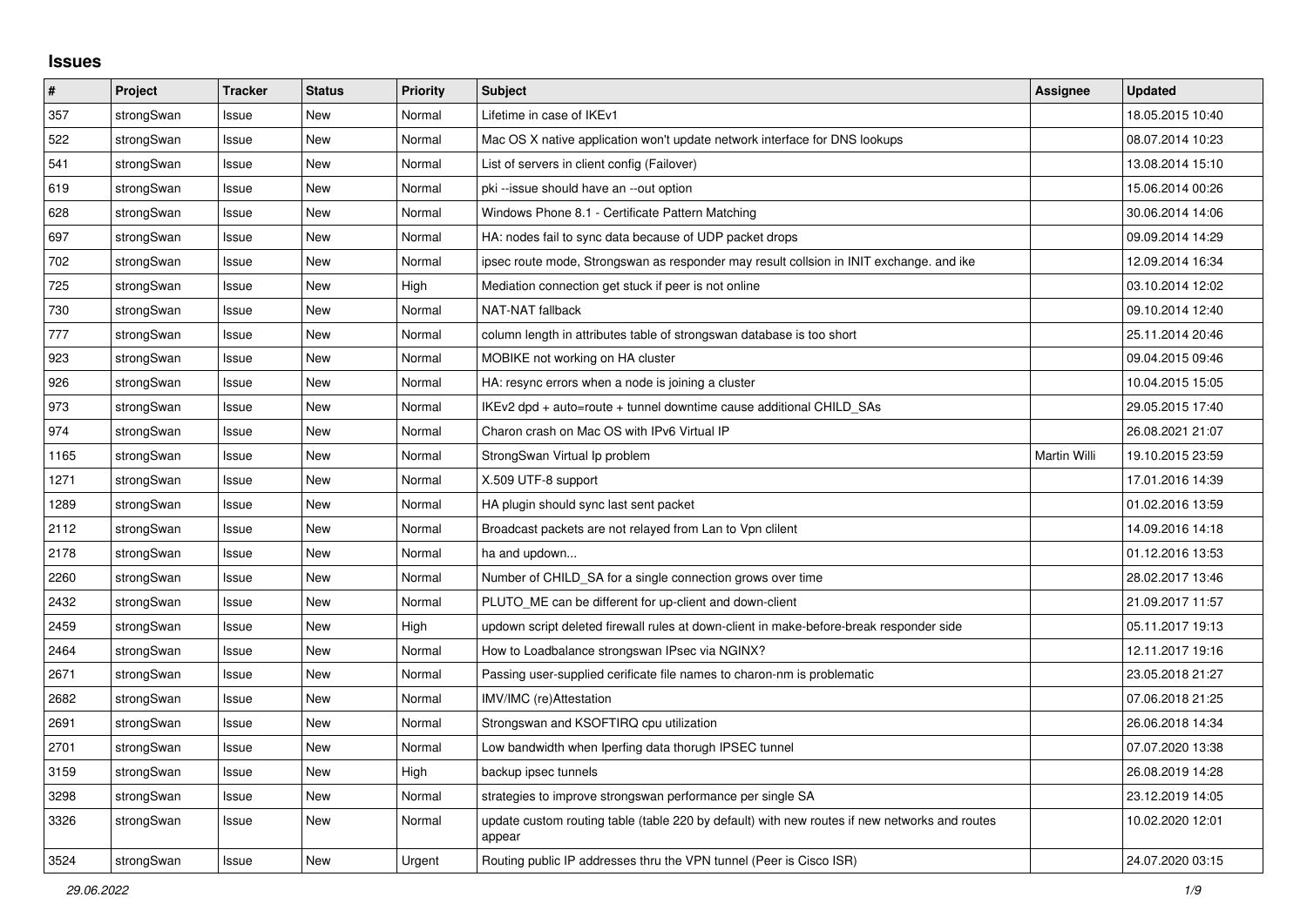| $\pmb{\#}$ | Project    | Tracker | <b>Status</b> | <b>Priority</b> | <b>Subject</b>                                                                                                                                          | <b>Assignee</b>                 | <b>Updated</b>   |
|------------|------------|---------|---------------|-----------------|---------------------------------------------------------------------------------------------------------------------------------------------------------|---------------------------------|------------------|
| 3534       | strongSwan | Issue   | <b>New</b>    | Urgent          | use of strongswan, ipvlan L2 and kernel ipsec                                                                                                           |                                 | 04.08.2020 20:59 |
| 3545       | strongSwan | Issue   | <b>New</b>    | Normal          | Configuration model for multiple-VRF tunnel endpoints                                                                                                   |                                 | 18.08.2020 13:50 |
| 352        | strongSwan | Issue   | Feedback      | Normal          | unable to allocate SPIs from kernel when running 32 bit binaries on 64 bit Linux                                                                        |                                 | 17.04.2018 14:59 |
| 359        | strongSwan | Issue   | Feedback      | Normal          | <b>Mediation Server Connection</b>                                                                                                                      | <b>Tobias</b><br><b>Brunner</b> | 16.07.2013 16:25 |
| 404        | strongSwan | Issue   | Feedback      | Normal          | TNC: Update HowTos and implement some compilation flag checking                                                                                         | Andreas<br>Steffen              | 10.09.2013 13:58 |
| 462        | strongSwan | Issue   | Feedback      | Normal          | strongswan android app can not use on android 4.4 OS                                                                                                    | Tobias<br><b>Brunner</b>        | 06.01.2014 13:07 |
| 482        | strongSwan | Issue   | Feedback      | Normal          | NAT-NAT connection                                                                                                                                      | Tobias<br><b>Brunner</b>        | 09.10.2014 12:37 |
| 542        | strongSwan | Issue   | Feedback      | Normal          | Nesting tunnels                                                                                                                                         | Andreas<br>Steffen              | 07.03.2014 09:22 |
| 552        | strongSwan | Issue   | Feedback      | Normal          | move pki tool to ipsecdir                                                                                                                               | Tobias<br><b>Brunner</b>        | 14.04.2014 13:52 |
| 817        | strongSwan | Issue   | Feedback      | Normal          | <b>IKEv2 IPv6 Router Advertisement</b>                                                                                                                  |                                 | 27.03.2020 17:14 |
| 1157       | strongSwan | Issue   | Feedback      | Normal          | Message ID overflow RFC 5996 2.2                                                                                                                        |                                 | 12.10.2015 13:52 |
| 1276       | strongSwan | Issue   | Feedback      | Normal          | Threading: ext-auth hook blocks any other connection attempt                                                                                            |                                 | 27.01.2016 12:28 |
| 1334       | strongSwan | Issue   | Feedback      | Normal          | Version 5.3.5, duplicated tunnel aftr IKE_SA rekeyed                                                                                                    |                                 | 10.03.2016 11:06 |
| 1338       | strongSwan | Issue   | Feedback      | Normal          | problem with changing esp algorithm in strongswan                                                                                                       |                                 | 10.03.2016 18:23 |
| 1383       | strongSwan | Issue   | Feedback      | Normal          | How to limit the amount of the installed Child_SAs                                                                                                      |                                 | 08.04.2016 11:20 |
| 1422       | strongSwan | Issue   | Feedback      | Normal          | IKEv1: IKE_SA reauth vs. CHILD_SA rekey race prevents IKE_SA reauthentication in time                                                                   |                                 | 20.04.2016 15:06 |
| 1456       | strongSwan | Issue   | Feedback      | Normal          | Missing Tunnel-Client-Endpoint & Tunnel-Server-Endpoint AVP in RADIUS Accounting Start/Stop<br>messages                                                 |                                 | 11.05.2016 11:54 |
| 2077       | strongSwan | Issue   | Feedback      | Normal          | Grace period before reassigning offline IP lease                                                                                                        |                                 | 06.10.2017 10:44 |
| 2110       | strongSwan | Issue   | Feedback      | Normal          | Remote Identity (IDr) in IKE AUTH Response is sent as hex-encoded binary value instead of text<br>when setting leftid to type KEY_ID (leftid=@#xxxxxxx) |                                 | 13.09.2016 21:42 |
| 2160       | strongSwan | Issue   | Feedback      | Normal          | support for opportunistic encryption                                                                                                                    |                                 | 06.05.2020 10:32 |
| 2184       | strongSwan | Issue   | Feedback      | Normal          | configuration with multiple RSA keys                                                                                                                    |                                 | 14.12.2016 13:09 |
| 2203       | strongSwan | Issue   | Feedback      | Normal          | Protecting symetric traffic using high availability in gateway to gateway setup (both active)                                                           |                                 | 15.02.2017 14:20 |
| 2319       | strongSwan | Issue   | Feedback      | Normal          | gives up trying to bring up connection after DNS SERVFAIL                                                                                               |                                 | 08.05.2017 15:41 |
| 2357       | strongSwan | Issue   | Feedback      | Normal          | How to initiate IPsec SA Transport Mode without IKE?                                                                                                    |                                 | 18.01.2021 18:36 |
| 2394       | strongSwan | Issue   | Feedback      | Normal          | IP is not assigned after re-authentication                                                                                                              |                                 | 04.08.2017 19:03 |
| 2400       | strongSwan | Issue   | Feedback      | Normal          | Is DPD supposed to detect dead tunnel, or dead IKE instance                                                                                             |                                 | 11.01.2019 22:53 |
| 2411       | strongSwan | Issue   | Feedback      | Normal          | VPN server name resolution is done via overlay DNS server upon IKE disconnect                                                                           |                                 | 22.08.2017 10:42 |
| 2446       | strongSwan | Issue   | Feedback      | Normal          | Traffic loss during IKE reauth despite make-before-break enabled                                                                                        |                                 | 27.11.2017 17:12 |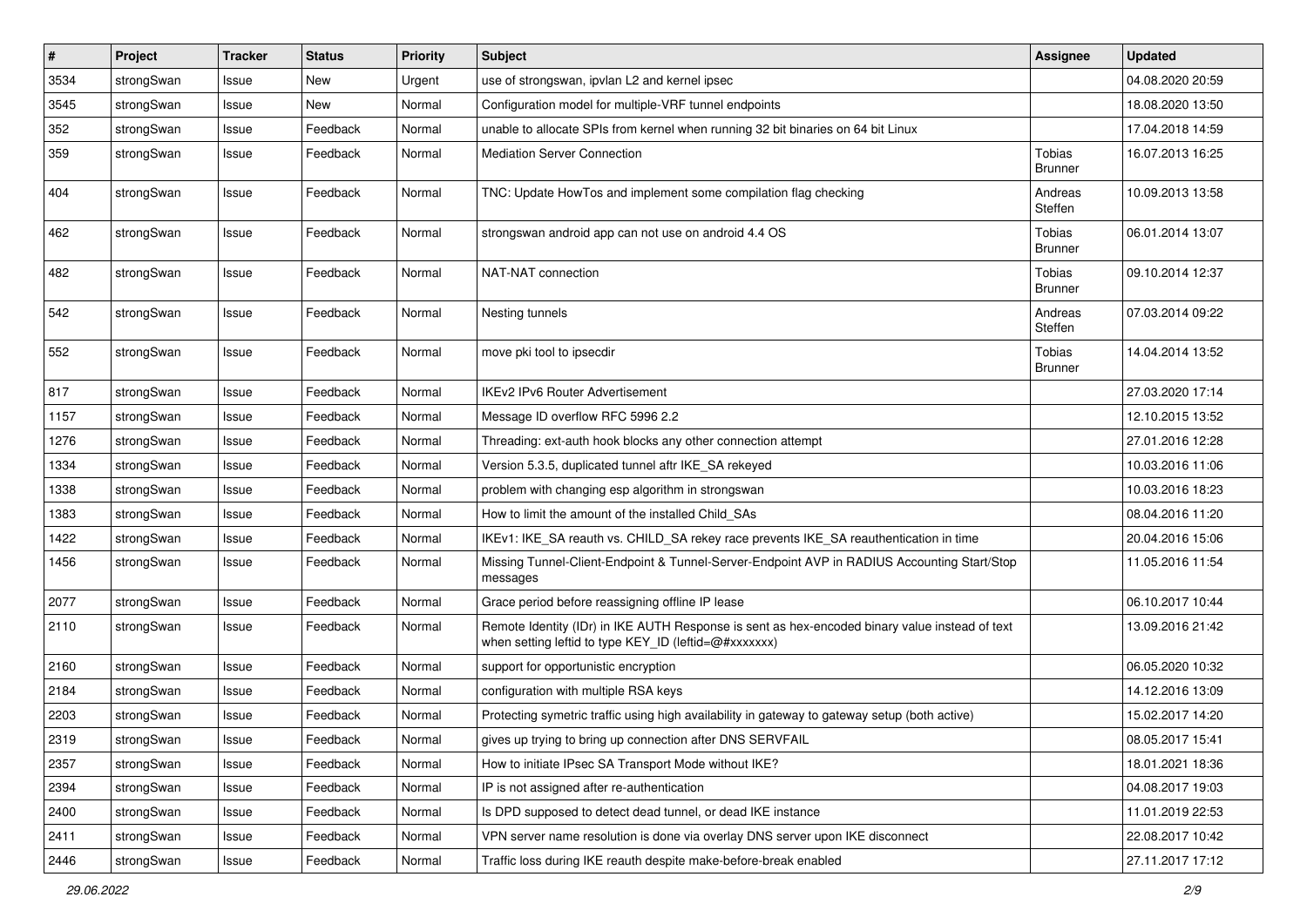| $\sharp$ | Project    | <b>Tracker</b> | <b>Status</b> | <b>Priority</b> | <b>Subject</b>                                                                                              | <b>Assignee</b>          | <b>Updated</b>   |
|----------|------------|----------------|---------------|-----------------|-------------------------------------------------------------------------------------------------------------|--------------------------|------------------|
| 2493     | strongSwan | Issue          | Feedback      | Normal          | Pkcs11 Plugin Returns w/Bogus Return Code                                                                   | Jordan Hrycaj            | 12.12.2017 15:58 |
| 2494     | strongSwan | Issue          | Feedback      | Normal          | Problems With 64bit Slot IDs With Pkcs11 Plugin                                                             | Jordan Hrycaj            | 12.12.2017 16:03 |
| 2560     | strongSwan | Issue          | Feedback      | Normal          | Duplicate CA cert requests sent                                                                             |                          | 28.02.2018 10:54 |
| 2580     | strongSwan | Issue          | Feedback      | Normal          | [CFG] handling xx attribute failed in Android or Ubuntu, but works in macOS                                 |                          | 09.03.2018 17:49 |
| 2618     | strongSwan | Issue          | Feedback      | Normal          | Query regarding assignment of Tunnel IP                                                                     |                          | 09.04.2018 10:57 |
| 2621     | strongSwan | Issue          | Feedback      | Normal          | Android: VPN connection stops working, strongSwan shows Connected                                           |                          | 06.07.2018 13:06 |
| 2678     | strongSwan | Issue          | Feedback      | Normal          | Phase 1 issue                                                                                               |                          | 07.06.2018 20:06 |
| 2698     | strongSwan | Issue          | Feedback      | Low             | DSCP and kernel-libipsec                                                                                    |                          | 04.07.2018 15:01 |
| 2726     | strongSwan | Issue          | Feedback      | Normal          | Strongswan selects wrong source IP                                                                          |                          | 23.08.2018 13:38 |
| 2750     | strongSwan | Issue          | Feedback      | Normal          | setting WFP SA SPI failed: 0x80320035                                                                       |                          | 27.05.2019 11:59 |
| 2816     | strongSwan | Issue          | Feedback      | Normal          | order of DNS entries is reversed in /etc/resolv.conf                                                        |                          | 06.11.2018 10:41 |
| 2835     | strongSwan | Issue          | Feedback      | Normal          | Rekeyed SA can't be deleted in standby node                                                                 |                          | 19.12.2018 02:52 |
| 2870     | strongSwan | Issue          | Feedback      | Normal          | DNS resolution outside of tunnel if DNS server is in remote TS                                              |                          | 22.01.2019 11:06 |
| 2958     | strongSwan | Issue          | Feedback      | Normal          | Trap policies with unspecified remote IP covering multiple specific ports constantly produce new<br>IKE_SAs |                          | 11.03.2019 15:03 |
| 2964     | strongSwan | Issue          | Feedback      | Normal          | Route to IKE Gateway Fails to Update Under Particular Configuration                                         |                          | 13.03.2019 10:38 |
| 2966     | strongSwan | Issue          | Feedback      | Normal          | Problems with large amount of subnets in leftsubnet configuration                                           |                          | 02.04.2019 10:35 |
| 3041     | strongSwan | Issue          | Feedback      | Low             | fail2ban or equivalent                                                                                      |                          | 06.05.2019 09:07 |
| 3072     | strongSwan | Issue          | Feedback      | Normal          | Windows 10: setting WFP SA SPI fails with error 0x80320014                                                  |                          | 29.05.2019 14:34 |
| 3097     | strongSwan | Issue          | Feedback      | Normal          | charon restart behaviour                                                                                    |                          | 24.06.2019 16:09 |
| 3122     | strongSwan | Issue          | Feedback      | Normal          | Strongswan software iterupts                                                                                |                          | 18.07.2019 02:27 |
| 3151     | strongSwan | Issue          | Feedback      | Normal          | Forecast stops forwarding multicast                                                                         |                          | 26.08.2019 14:06 |
| 3154     | strongSwan | Issue          | Feedback      | Normal          | signature validation failed only with sha2                                                                  |                          | 20.08.2019 11:51 |
| 3254     | strongSwan | Issue          | Feedback      | Normal          | Log level in android level                                                                                  |                          | 08.11.2019 08:36 |
| 3268     | strongSwan | Issue          | Feedback      | Normal          | Traffic disruption -- policy-based VPN to AWS VPN service                                                   |                          | 15.11.2019 16:53 |
| 3282     | strongSwan | Issue          | Feedback      | Normal          | Android VPN client keeps retrying in airplane mode                                                          |                          | 29.11.2019 16:06 |
| 3291     | strongSwan | Issue          | Feedback      | Normal          | IPSec IKEv2 Client to VPN service 2                                                                         | Tobias<br><b>Brunner</b> | 16.08.2020 12:58 |
| 3304     | strongSwan | Issue          | Feedback      | Normal          | Found unsupported critical X.509 extension: X509v3 Name Constraints                                         |                          | 13.01.2020 14:50 |
| 3307     | strongSwan | Issue          | Feedback      | Normal          | Probable non compliance with RFC 7296 wrt traffic selector narrowing?                                       |                          | 14.01.2020 16:19 |
| 3342     | strongSwan | Issue          | Feedback      | Normal          | Certain fields in Storngswan on Firestick4K are not editable                                                |                          | 20.02.2020 09:36 |
| 3366     | strongSwan | Issue          | Feedback      | Normal          | Uninstall "any" trap policy if start_action=trap with virtual IPs is used                                   |                          | 13.03.2020 14:57 |
| 3377     | strongSwan | Issue          | Feedback      | Normal          | Interface ID not configured during HA synchronization                                                       |                          | 18.03.2020 10:15 |
| 3389     | strongSwan | Issue          | Feedback      | Normal          | Child SAs not getting created after rekeying                                                                |                          | 30.03.2020 15:45 |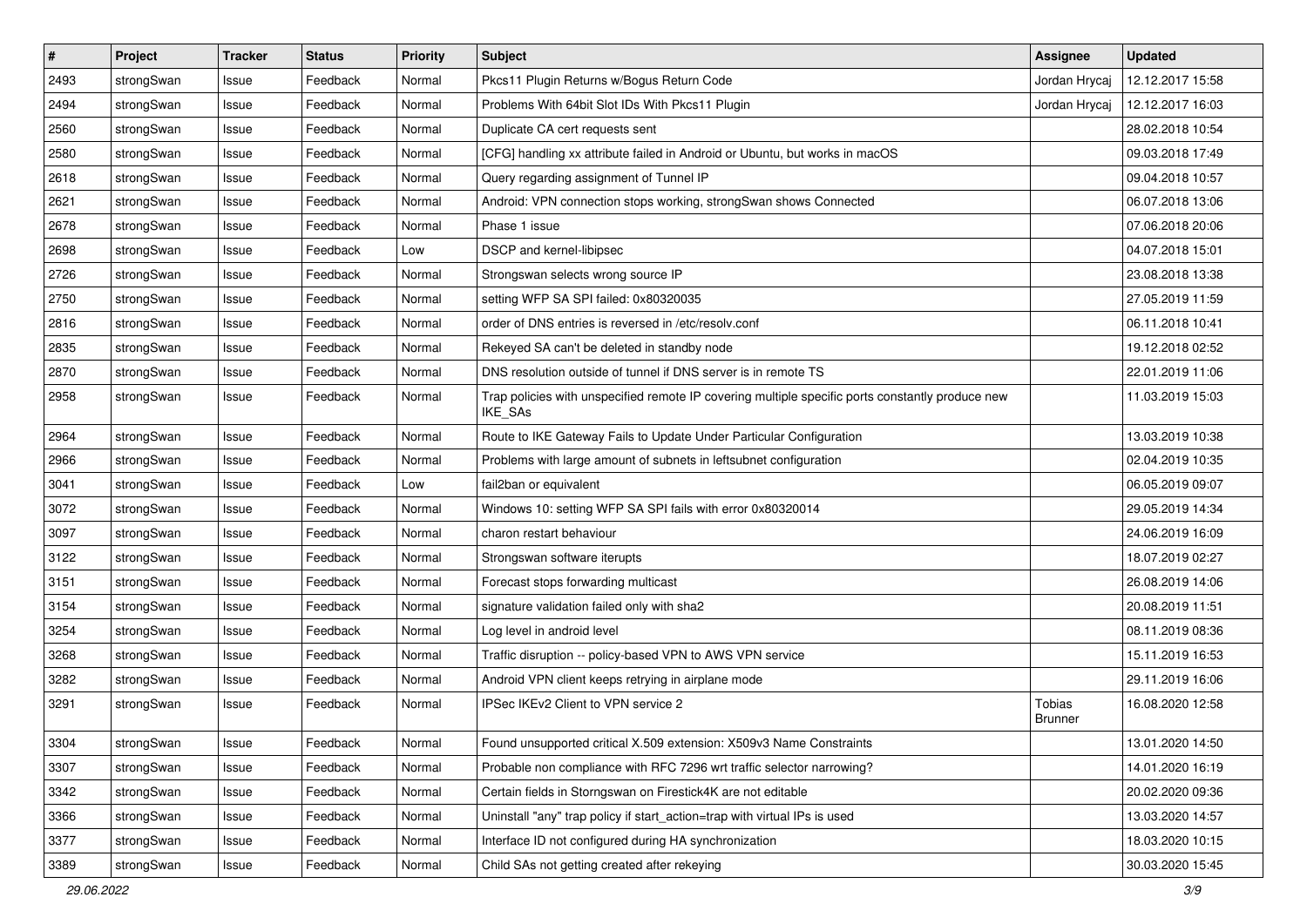| #    | Project    | <b>Tracker</b> | <b>Status</b> | <b>Priority</b> | <b>Subject</b>                                                                              | Assignee                 | <b>Updated</b>   |
|------|------------|----------------|---------------|-----------------|---------------------------------------------------------------------------------------------|--------------------------|------------------|
| 3392 | strongSwan | Issue          | Feedback      | Normal          | mark=%unique and no Internet-connection with VPN                                            |                          | 31.07.2020 15:26 |
| 3400 | strongSwan | Issue          | Feedback      | Normal          | Windows 10 IKEv2 rekeying fails                                                             |                          | 16.04.2020 17:08 |
| 3403 | strongSwan | Issue          | Feedback      | Normal          | IKEv2 natd false detection                                                                  |                          | 09.04.2020 14:19 |
| 3442 | strongSwan | Issue          | Feedback      | Normal          | Apply policy based on network interface in transport mode                                   |                          | 13.05.2020 10:53 |
| 3490 | strongSwan | Issue          | Feedback      | Normal          | Selecting incorrect auth mode for IKEv1                                                     |                          | 21.07.2020 21:26 |
| 3496 | strongSwan | Issue          | Feedback      | Normal          | Route-based VPN - transport mode                                                            |                          | 11.02.2021 09:55 |
| 3498 | strongSwan | Issue          | Feedback      | Normal          | FreeBSD + dhcp+farp plugin                                                                  |                          | 22.01.2021 10:44 |
| 3499 | strongSwan | Issue          | Feedback      | Normal          | ISAKMP Signature hash algorithm / EAP-TLS Authentification                                  |                          | 30.06.2020 10:40 |
| 3500 | strongSwan | Issue          | Feedback      | Normal          | swanctl --list-cert not listing all certs                                                   |                          | 29.06.2020 15:25 |
| 3516 | strongSwan | Issue          | Feedback      | Normal          | Close IKE_SA after expiry without rekey/reauth                                              |                          | 20.07.2020 19:32 |
| 3536 | strongSwan | Issue          | Feedback      | Normal          | When Create multiple tunnels restart ipsec service will establish fail.                     |                          | 03.09.2020 13:58 |
| 3537 | strongSwan | Issue          | Feedback      | Normal          | IPv6 Packets are not transferred from server to client through IPSec using RPC protocol     |                          | 01.09.2020 12:50 |
| 3552 | strongSwan | Issue          | Feedback      | Normal          | Internet disconnects after once VPN is established                                          |                          | 30.08.2020 05:35 |
| 3558 | strongSwan | Issue          | Feedback      | Normal          | deleting half open IKE_SA with x.x.x.x after timeout with iOS device                        |                          | 05.09.2020 21:23 |
| 3560 | strongSwan | Issue          | Feedback      | Normal          | PSK tunnel working - Cert fails with fragmention errors                                     | Tobias<br><b>Brunner</b> | 11.09.2020 14:15 |
| 3561 | strongSwan | Issue          | Feedback      | Normal          | Azure P2S VPN Linux connection error                                                        |                          | 15.09.2020 12:22 |
| 3564 | strongSwan | Issue          | Feedback      | Normal          | Out of order packets are generated if strong swan is running on multiple cores              |                          | 16.09.2020 10:01 |
| 3565 | strongSwan | Issue          | Feedback      | Normal          | Filtering out logs or plugin in to do so                                                    |                          | 16.09.2020 11:45 |
| 3566 | strongSwan | Issue          | Feedback      | Normal          | Number of simultaneous connections limited to 1000 in a cluster                             |                          | 18.09.2020 09:46 |
| 3568 | strongSwan | Issue          | Feedback      | Normal          | vpn connection is unstable                                                                  |                          | 23.09.2020 16:28 |
| 3573 | strongSwan | Issue          | Feedback      | Normal          | ike2 and transit traffic                                                                    |                          | 05.10.2020 10:55 |
| 3575 | strongSwan | Issue          | Feedback      | Normal          | Tunnel of IPv6 Over IPv4 not accespting Jumbo Packets                                       |                          | 23.09.2020 16:44 |
| 3576 | strongSwan | Issue          | Feedback      | Normal          | strongswan on openwrt virtual ip inside ipsec tunnel                                        |                          | 25.09.2020 17:01 |
| 3577 | strongSwan | Issue          | Feedback      | Normal          | StrongSwan Connection adding and deleting over network.                                     |                          | 28.09.2020 15:13 |
| 3578 | strongSwan | Issue          | Feedback      | Normal          | ipsec connection to FortiClient VPN                                                         |                          | 28.09.2020 15:08 |
| 3580 | strongSwan | Issue          | Feedback      | Normal          | encapsulation and packets not routing into tunnel problems                                  |                          | 02.10.2020 10:03 |
| 3584 | strongSwan | Issue          | Feedback      | Normal          | Separate ipsec.conf file per conn and separate ipsec.secrets file per conn                  | Tobias<br>Brunner        | 30.09.2020 17:06 |
| 3588 | strongSwan | Issue          | Feedback      | Normal          | VPN setup over 4G                                                                           |                          | 08.10.2020 14:13 |
| 3592 | strongSwan | Issue          | Feedback      | Normal          | Tunnel reported as established but log show "found encrypted payload, but no transform set" |                          | 20.10.2020 10:37 |
| 3593 | strongSwan | Issue          | Feedback      | Normal          | Need variable tracking make_before_break state into updown scripts                          |                          | 13.10.2020 09:59 |
| 3594 | strongSwan | Issue          | Feedback      | Normal          | How to see the traffic at ESP in UDP SPIs and forwarding rule                               | Tobias<br>Brunner        | 15.10.2020 13:57 |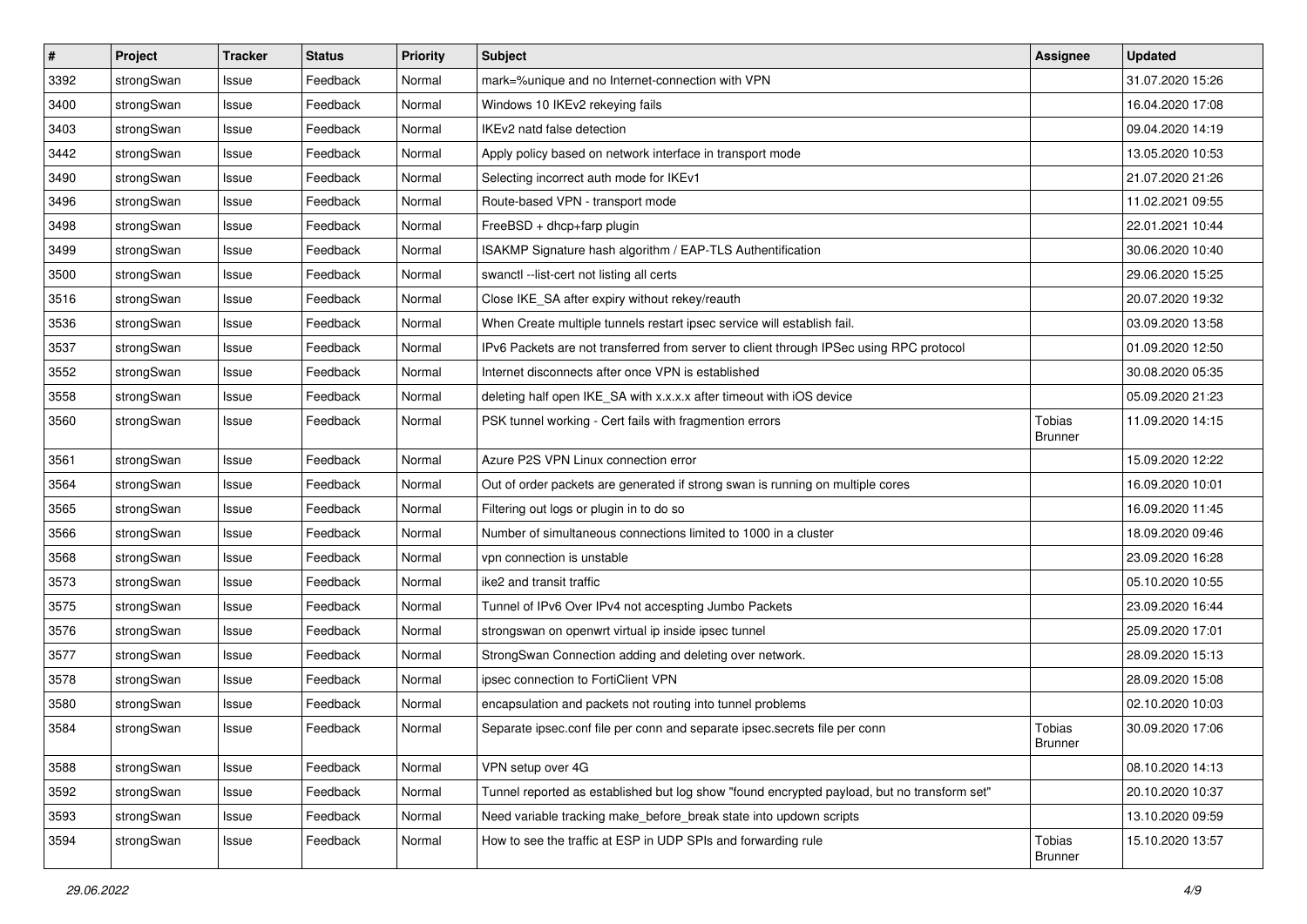| $\sharp$ | Project    | <b>Tracker</b> | <b>Status</b> | <b>Priority</b> | <b>Subject</b>                                                                                                                      | Assignee                 | <b>Updated</b>   |
|----------|------------|----------------|---------------|-----------------|-------------------------------------------------------------------------------------------------------------------------------------|--------------------------|------------------|
| 3596     | strongSwan | Issue          | Feedback      | Normal          | no issuer certificate found for                                                                                                     |                          | 21.10.2020 03:27 |
| 3597     | strongSwan | Issue          | Feedback      | Normal          | IPSec Client on CentOS 8 - Can't connect using ShrewSoft VPN config file                                                            |                          | 21.10.2020 16:38 |
| 3598     | strongSwan | Issue          | Feedback      | Normal          | swanctl on Windows: Support aborting execution                                                                                      |                          | 19.10.2020 15:01 |
| 3603     | strongSwan | Issue          | Feedback      | Normal          | dns issue in config mode                                                                                                            |                          | 20.10.2020 11:50 |
| 3604     | strongSwan | Issue          | Feedback      | Normal          | Email Notification on down status                                                                                                   |                          | 21.10.2020 10:54 |
| 3606     | strongSwan | Issue          | Feedback      | Normal          | Using ipsec tunnel from "foreign" subnet                                                                                            | Noel Kuntze              | 26.10.2020 12:23 |
| 3607     | strongSwan | Issue          | Feedback      | Normal          | statusall option reports transport established two or three times per IP at start-up                                                |                          | 27.10.2020 16:48 |
| 3609     | strongSwan | Issue          | Feedback      | Normal          | Potential DNS server IP address conflicts                                                                                           |                          | 26.10.2020 11:12 |
| 3610     | strongSwan | Issue          | Feedback      | Normal          | farp plugin conflicts with DHCP service                                                                                             |                          | 26.10.2020 18:06 |
| 3611     | strongSwan | Issue          | Feedback      | Normal          | Unable to Send Traffic Using NAT on EC2 Instance                                                                                    |                          | 27.10.2020 16:35 |
| 3613     | strongSwan | Issue          | Feedback      | Low             | Load-test jobs scheduled after tunnels are terminated                                                                               |                          | 28.10.2020 12:06 |
| 3614     | strongSwan | Issue          | Feedback      | Normal          | Certificate renewal for about to expire certificates                                                                                |                          | 30.10.2020 13:30 |
| 3616     | strongSwan | Issue          | Feedback      | Normal          | With Strongswan 5.7.2, unique=never not allowing multiple clients to establish tunnels with same<br>identity                        |                          | 05.11.2020 12:32 |
| 3617     | strongSwan | Issue          | Feedback      | Normal          | full-offload swanctl.conf                                                                                                           |                          | 03.11.2020 17:24 |
| 3618     | strongSwan | Issue          | Feedback      | Normal          | Use side-band to configure strongswan's                                                                                             |                          | 09.11.2020 10:38 |
| 3620     | strongSwan | Issue          | Feedback      | Normal          | L2TP/IPSEC ipsec.conf setting                                                                                                       | Tobias<br>Brunner        | 12.11.2020 10:14 |
| 3625     | strongSwan | Issue          | Feedback      | Normal          | Always on VPN when the client is on the same LAN as the VPN server                                                                  |                          | 10.11.2020 18:45 |
| 3626     | strongSwan | Issue          | Feedback      | Low             | "Always On VPN" not available in Fire TV 4k                                                                                         | Tobias<br><b>Brunner</b> | 11.11.2020 12:41 |
| 3628     | strongSwan | Issue          | Feedback      | Normal          | Constant `retransmit` while establishing CHILD_SA                                                                                   |                          | 16.11.2020 10:14 |
| 3629     | strongSwan | Issue          | Feedback      | Normal          | IPSec enc only on specific dport/proto                                                                                              |                          | 16.11.2020 10:04 |
| 3630     | strongSwan | Issue          | Feedback      | Normal          | The certificate is loaded but not used.                                                                                             |                          | 18.11.2020 10:29 |
| 3636     | strongSwan | Issue          | Feedback      | Normal          | Tor behind VPN                                                                                                                      | Tobias<br><b>Brunner</b> | 23.11.2020 14:09 |
| 3640     | strongSwan | Issue          | Feedback      | Normal          | Problem surfing via VPN form Android APK on a sepcific Mobile Operator                                                              |                          | 26.11.2020 11:43 |
| 3642     | strongSwan | Issue          | Feedback      | Normal          | How to distinguish encapsulated packets from different interfaces                                                                   |                          | 30.11.2020 09:38 |
| 3643     | strongSwan | Issue          | Feedback      | Normal          | Strongswan and FRR NHRP                                                                                                             |                          | 01.12.2020 10:55 |
| 3647     | strongSwan | Issue          | Feedback      | Normal          | Is it possible to receive INTERNAL IP4 SUBNET attributes in updown scripts                                                          |                          | 02.12.2020 17:06 |
| 3650     | strongSwan | Issue          | Feedback      | Normal          | HA behaves very strange                                                                                                             |                          | 04.12.2020 08:53 |
| 3652     | strongSwan | Issue          | Feedback      | Normal          | In strongswan ipsec.conf, how to set the "ike" parameters so that it can support all hash Algorithm<br>and DH group server support? |                          | 08.12.2020 12:35 |
| 3654     | strongSwan | Issue          | Feedback      | Normal          | The L2tp/ipsec tunnel interface will not be delete when the connect abnormal interrupt.                                             |                          | 08.12.2020 12:24 |
| 3662     | strongSwan | Issue          | Feedback      | Normal          | unamed session                                                                                                                      |                          | 04.01.2021 11:32 |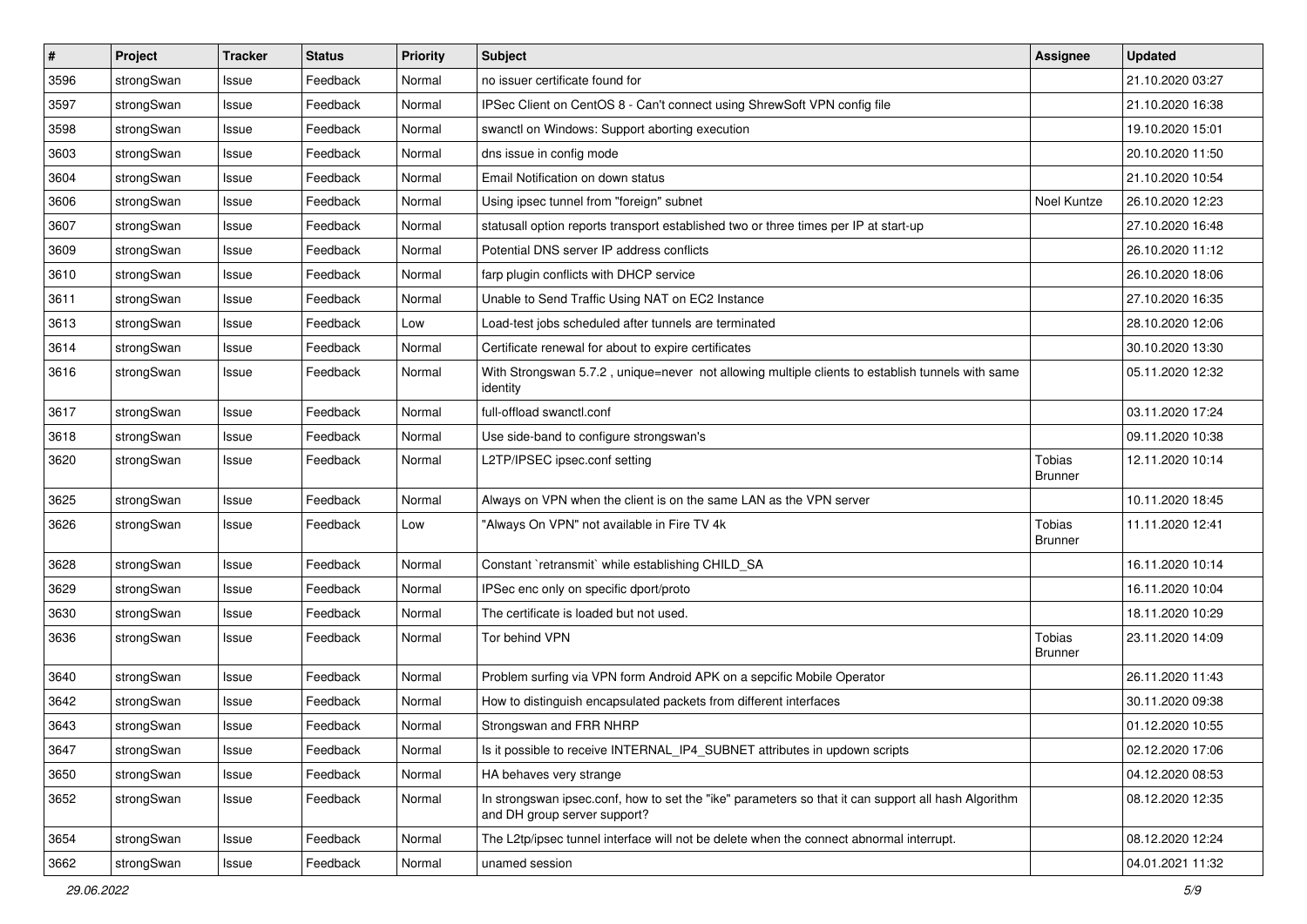| $\vert$ # | Project    | <b>Tracker</b> | <b>Status</b> | <b>Priority</b> | <b>Subject</b>                                                                                           | <b>Assignee</b>                 | <b>Updated</b>   |
|-----------|------------|----------------|---------------|-----------------|----------------------------------------------------------------------------------------------------------|---------------------------------|------------------|
| 3663      | strongSwan | Issue          | Feedback      | Normal          | Multiple ways to end up with duplicate / redundant child SA entries                                      |                                 | 06.01.2021 16:15 |
| 3665      | strongSwan | Issue          | Feedback      | Normal          | When there is data flow, the VPN tunnel will not automatically connect                                   | Tobias<br><b>Brunner</b>        | 05.01.2021 16:26 |
| 3668      | strongSwan | Issue          | Feedback      | Normal          | Configuring the strongSwan Helm chart on openshift                                                       | <b>Tobias</b><br><b>Brunner</b> | 07.01.2021 16:33 |
| 3669      | strongSwan | Issue          | Feedback      | Normal          | Failed connection to IKE SA (Checkpoint Server)                                                          |                                 | 08.01.2021 17:58 |
| 3670      | strongSwan | Issue          | Feedback      | Normal          | Can routing rules be changed without terminating and re-initiating the tunnel                            |                                 | 12.08.2021 14:29 |
| 3671      | strongSwan | Issue          | Feedback      | Normal          | Windows client failed with 13843 against Strongswan via SQL backend                                      |                                 | 13.01.2021 14:43 |
| 3672      | strongSwan | Issue          | Feedback      | Normal          | ESP connection over IPv6                                                                                 |                                 | 14.01.2021 17:04 |
| 3673      | strongSwan | Issue          | Feedback      | Normal          | IKEv2/IPSec MSCHAPv2 fails on Android 11 (API 30).                                                       | <b>Tobias</b><br>Brunner        | 17.01.2021 07:25 |
| 3678      | strongSwan | Issue          | Feedback      | Normal          | IKE authentication credentials are unacceptable - Ubuntu Server - Windows 10 client                      |                                 | 19.01.2021 18:29 |
| 3680      | strongSwan | Issue          | Feedback      | Normal          | How to unload a paritcular certificate from strongswan.                                                  | <b>Tobias</b><br><b>Brunner</b> | 27.01.2021 09:28 |
| 3682      | strongSwan | Issue          | Feedback      | Normal          | Is there a way to mark special case traffic bypass the traffic selectors?                                |                                 | 03.02.2021 16:44 |
| 3683      | strongSwan | Issue          | Feedback      | Normal          | IKEV2 connection fail to rekey process                                                                   |                                 | 28.01.2021 13:25 |
| 3685      | strongSwan | Issue          | Feedback      | Normal          | giving up after 5 retransmits                                                                            |                                 | 03.02.2021 16:59 |
| 3686      | strongSwan | Issue          | Feedback      | Normal          | Site to clients IPsec and private IP                                                                     |                                 | 04.02.2021 11:11 |
| 3687      | strongSwan | Issue          | Feedback      | Normal          | Strongswan ipsec do not forward package to host                                                          |                                 | 02.02.2021 14:40 |
| 3692      | strongSwan | Issue          | Feedback      | Normal          | Failing IPsec Phase 2 connection between Centos 7 VPS and Cisco ASA5540                                  |                                 | 04.02.2021 16:29 |
| 38        | strongSwan | Feature        | New           | Low             | OCSP in IKE payload, RFC4806                                                                             |                                 | 19.12.2014 14:20 |
| 87        | strongSwan | Feature        | New           | Normal          | IPsec Multicast Support                                                                                  |                                 | 19.12.2014 14:20 |
| 215       | strongSwan | Feature        | New           | Normal          | strongswan NetworkManager plugin: make the "normal" ipsec configuration usable                           |                                 | 12.08.2012 04:47 |
| 312       | strongSwan | Feature        | New           | Normal          | Feature Request: Option to limit or disable sending of ADDITIONAL_*_ADDRESS list for MOBIKE<br>Responder |                                 | 13.03.2013 19:19 |
| 368       | strongSwan | Feature        | New           | Low             | Add support for UNITY_DEF_DOMAIN mode config and pass domain to resolvconf                               |                                 | 27.07.2013 01:25 |
| 640       | strongSwan | Feature        | New           | Normal          | Provide an init once() abstraction layer                                                                 |                                 | 10.07.2014 15:10 |
| 641       | strongSwan | Feature        | New           | Normal          | kernel-iph virtual IP support and IKE routing lookups ignoring IPsec routes                              |                                 | 10.07.2014 15:11 |
| 642       | strongSwan | Feature        | New           | Normal          | Windows Named Pipe stream and service                                                                    |                                 | 10.07.2014 15:11 |
| 643       | strongSwan | Feature        | New           | Normal          | CNG/Bcrypt native Windows crypto plugin                                                                  |                                 | 10.07.2014 15:12 |
| 644       | strongSwan | Feature        | New           | Normal          | Non-monolithic Windows build                                                                             |                                 | 10.07.2014 15:12 |
| 645       | strongSwan | Feature        | New           | Normal          | Support HeapAlloc() and friends in leak-detective                                                        |                                 | 10.07.2014 15:12 |
| 746       | strongSwan | Feature        | New           | Normal          | Different radius server(s) for accounting                                                                |                                 | 22.10.2014 12:23 |
| 766       | strongSwan | Feature        | New           | Normal          | Make retransmit settings tunable by connection                                                           |                                 | 14.11.2014 10:02 |
| 927       | strongSwan | Feature        | New           | Normal          | Charon: Implement route events and add an consumer in updown plugin                                      |                                 | 11.04.2015 12:02 |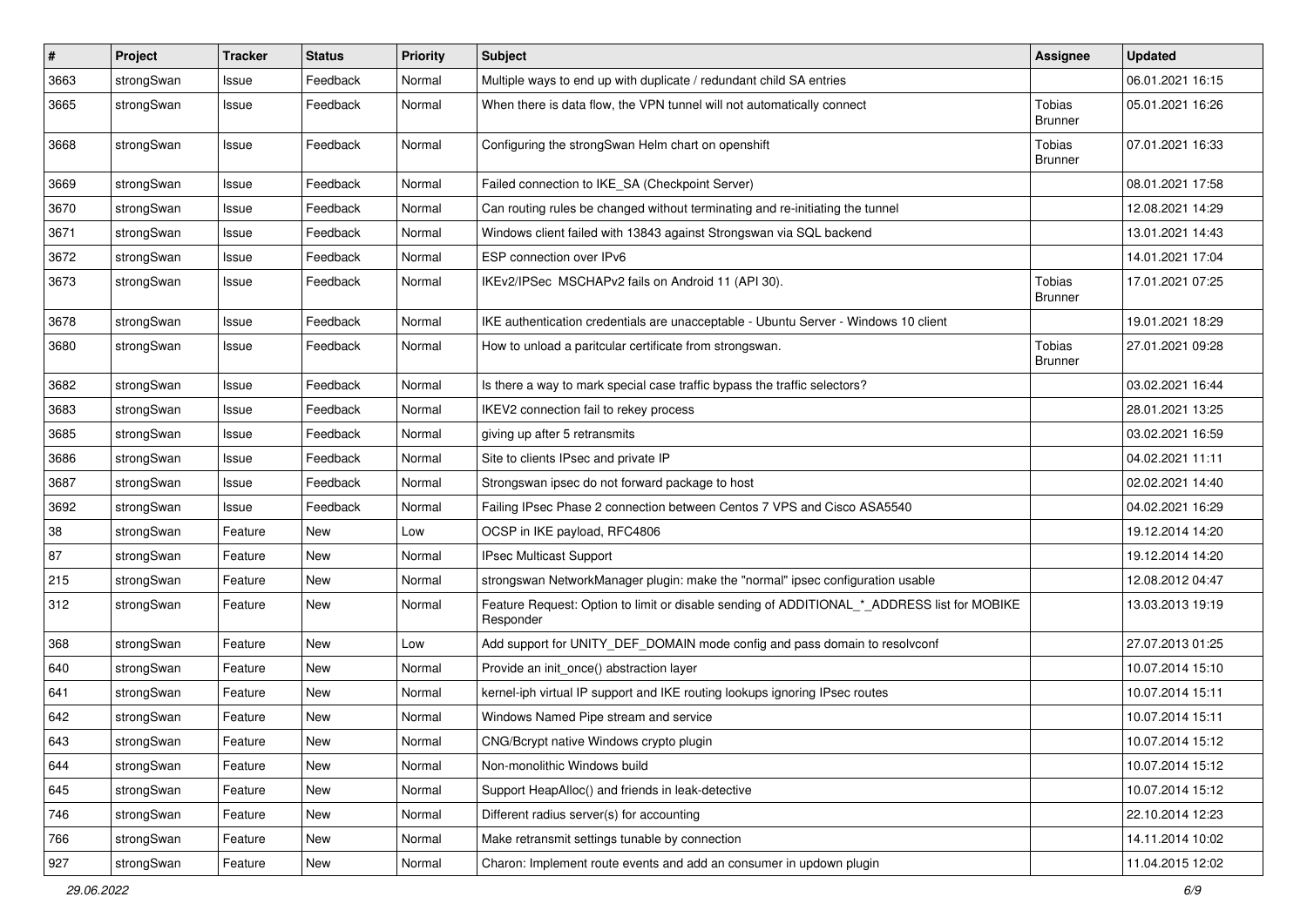| $\sharp$ | Project    | <b>Tracker</b> | <b>Status</b> | <b>Priority</b> | <b>Subject</b>                                                                      | <b>Assignee</b>                 | <b>Updated</b>   |
|----------|------------|----------------|---------------|-----------------|-------------------------------------------------------------------------------------|---------------------------------|------------------|
| 930      | strongSwan | Feature        | New           | Normal          | Option to have non-sequential v6 roadwarrior addresses                              |                                 | 12.01.2016 16:36 |
| 1057     | strongSwan | Feature        | New           | Normal          | conn switching based on eap identity                                                |                                 | 24.03.2020 10:14 |
| 1081     | strongSwan | Feature        | <b>New</b>    | Normal          | Active/standby VPN Gateway Failover                                                 |                                 | 21.08.2015 22:01 |
| 1207     | strongSwan | Feature        | New           | Normal          | Add more than 2 hosts support to HA plugin and make it configurable                 |                                 | 08.12.2015 05:05 |
| 1251     | strongSwan | Feature        | <b>New</b>    | Normal          | FreeBSD HA                                                                          |                                 | 11.01.2016 22:01 |
| 1265     | strongSwan | Feature        | New           | Normal          | An option to disable NAT-T                                                          |                                 | 23.06.2021 19:41 |
| 2361     | strongSwan | Feature        | New           | Normal          | Import .sswan files from NetworkManager                                             |                                 | 12.06.2017 15:25 |
| 2707     | strongSwan | Feature        | <b>New</b>    | Normal          | More attributes taken/translated from radius attributes                             |                                 | 14.07.2018 15:21 |
| 2727     | strongSwan | Feature        | <b>New</b>    | Low             | single pair of selectors per CHILD_SA                                               |                                 | 23.08.2018 12:08 |
| 2854     | strongSwan | Feature        | <b>New</b>    | Low             | Srongswan doesn't sending RADIUS Accounting-On/Off on start up / shutdown           |                                 | 10.12.2018 10:19 |
| 3075     | strongSwan | Feature        | New           | Normal          | <b>IPsec Labelling</b>                                                              |                                 | 29.05.2019 17:09 |
| 3244     | strongSwan | Feature        | New           | Low             | eap-peap on android                                                                 |                                 | 04.11.2019 10:17 |
| 3398     | strongSwan | Feature        | New           | Normal          | Android client - allow configuring eap_id with EAP-TLS                              |                                 | 06.04.2020 23:19 |
| 3441     | strongSwan | Feature        | <b>New</b>    | Normal          | [Android] Lock modification of VPN configurations on work devices                   |                                 | 11.05.2020 10:00 |
| 3456     | strongSwan | Feature        | <b>New</b>    | Low             | move to github/gitlab                                                               |                                 | 22.05.2020 12:27 |
| 3457     | strongSwan | Feature        | New           | Low             | user-friendly pkcs11 certificate selection                                          |                                 | 22.05.2020 12:52 |
| 3651     | strongSwan | Feature        | <b>New</b>    | Normal          | Support for FC-SP-2                                                                 |                                 | 07.01.2021 20:04 |
| 129      | strongSwan | Feature        | Assigned      | Normal          | Relations between ike/child/peer_cfg                                                | <b>Martin Willi</b>             | 06.02.2012 10:50 |
| 173      | strongSwan | Feature        | Assigned      | Normal          | Support for IP address ranges in traffic selectors                                  | <b>Tobias</b><br><b>Brunner</b> | 14.06.2012 11:31 |
| 2189     | strongSwan | Feature        | Assigned      | Normal          | Support RFC 8229: TCP Encapsulation of IKE and IPsec Packets                        | <b>Tobias</b><br><b>Brunner</b> | 05.06.2020 19:48 |
| 104      | strongSwan | Feature        | Feedback      | Normal          | Postgresql Db Support                                                               |                                 | 04.09.2019 10:05 |
| 162      | strongSwan | Feature        | Feedback      | Normal          | Submit ClusterIP patches mainline                                                   |                                 | 14.12.2015 20:43 |
| 243      | strongSwan | Feature        | Feedback      | Normal          | Configure routing table in peer                                                     | Tobias<br><b>Brunner</b>        | 23.05.2013 20:03 |
| 268      | strongSwan | Feature        | Feedback      | Normal          | support for ssh keypairs in strongswan network-manager plugin                       | Tobias<br><b>Brunner</b>        | 19.02.2014 15:13 |
| 309      | strongSwan | Feature        | Feedback      | Normal          | Problem with Network Aliases for charon.interfaces_ignore and charon.interfaces_use | Tobias<br><b>Brunner</b>        | 21.03.2013 19:32 |
| 406      | strongSwan | Feature        | Feedback      | Low             | TNC: Speeding up the Attestation process                                            | Andreas<br>Steffen              | 10.09.2013 14:00 |
| 420      | strongSwan | Feature        | Feedback      | Normal          | Add more of the verbs that were supported by pluto to the updown plugin             | Tobias<br><b>Brunner</b>        | 11.10.2013 07:56 |
| 693      | strongSwan | Feature        | Feedback      | Normal          | Time policy for roadwarrior                                                         | Tobias<br><b>Brunner</b>        | 02.09.2014 11:06 |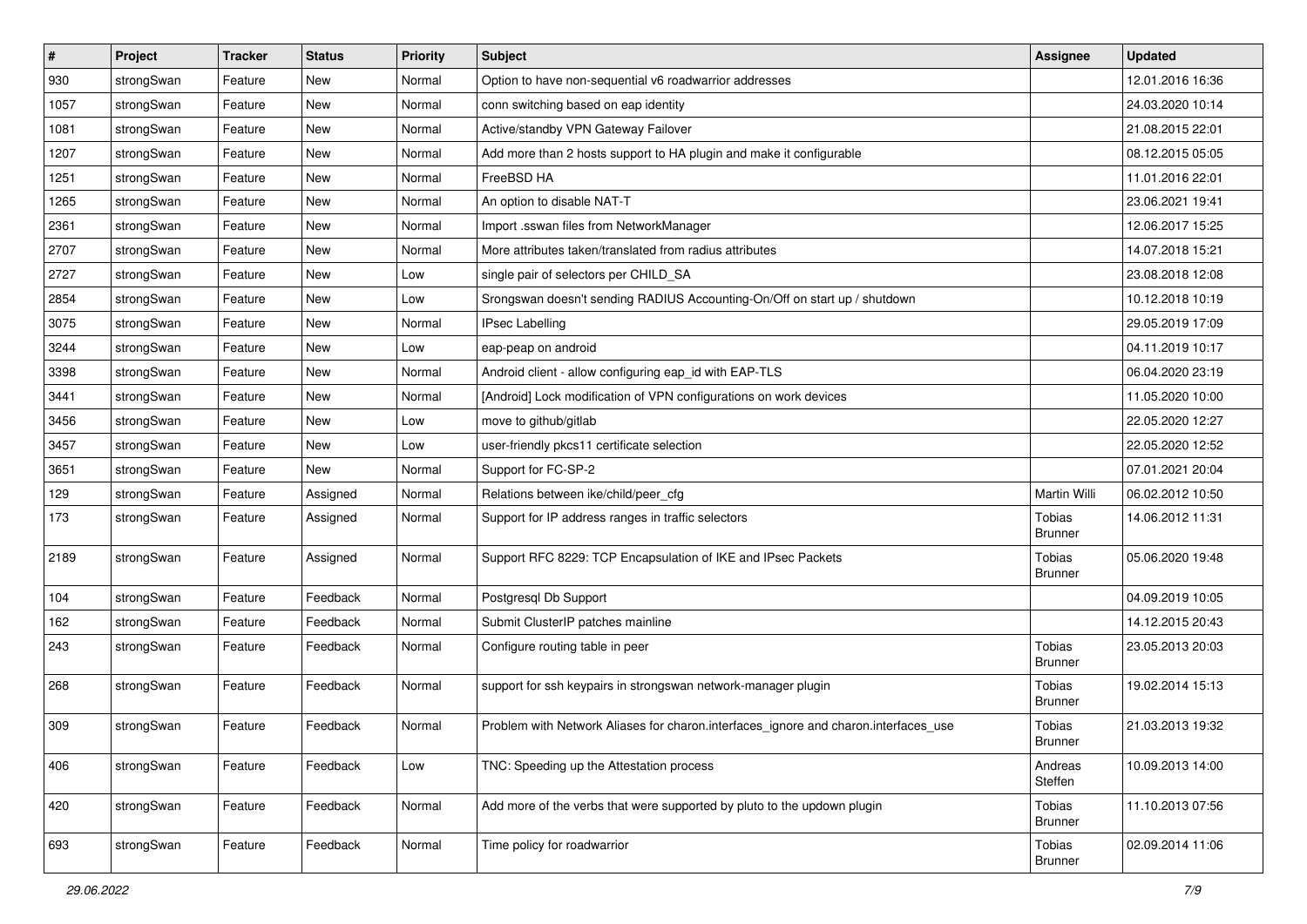| $\pmb{\#}$ | Project    | <b>Tracker</b> | <b>Status</b> | <b>Priority</b> | <b>Subject</b>                                                                                                          | <b>Assignee</b>                 | <b>Updated</b>   |
|------------|------------|----------------|---------------|-----------------|-------------------------------------------------------------------------------------------------------------------------|---------------------------------|------------------|
| 960        | strongSwan | Feature        | Feedback      | Normal          | Raise ALERT_PROPOSAL_MISMATCH_IKE in IKE V1                                                                             | Martin Willi                    | 30.08.2017 09:05 |
| 1000       | strongSwan | Feature        | Feedback      | Normal          | Raise ALERT_TS_MISMATCH in IKE V1                                                                                       |                                 | 09.09.2015 12:47 |
| 1008       | strongSwan | Feature        | Feedback      | Normal          | FARP for IPv6                                                                                                           |                                 | 14.12.2015 20:59 |
| 1079       | strongSwan | Feature        | Feedback      | Normal          | Future Plans for firwall configuration equivalent under FreeBSD                                                         |                                 | 21.08.2015 15:58 |
| 1082       | strongSwan | Feature        | Feedback      | Normal          | Framed-Route to set leftsubnet                                                                                          |                                 | 07.10.2016 10:02 |
| 1253       | strongSwan | Feature        | Feedback      | Normal          | Strongswan doesn't support CA bundles                                                                                   |                                 | 19.01.2016 11:23 |
| 1482       | strongSwan | Feature        | Feedback      | Normal          | Allow changing init_limit_half_open etc. at runtime by reloading strongswan.conf                                        |                                 | 26.05.2016 14:49 |
| 1506       | strongSwan | Feature        | Feedback      | Normal          | Enhance DoS protection to deny users that failed Authentication                                                         |                                 | 17.06.2016 14:31 |
| 1559       | strongSwan | Feature        | Feedback      | Normal          | Expose received XAUTH/EAP username/password prompts via VICI, send secrets via VICI on<br>prompt                        |                                 | 09.05.2017 16:28 |
| 2095       | strongSwan | Feature        | Feedback      | Normal          | Support liveness check in Strongswan                                                                                    |                                 | 31.05.2017 00:56 |
| 2165       | strongSwan | Feature        | Feedback      | Normal          | missing LIBRESSL_VERSION_NUMBER support                                                                                 |                                 | 03.11.2016 09:23 |
| 2185       | strongSwan | Feature        | Feedback      | Normal          | INTERNAL_IP4_SUBNET Attribute Support in Android Client                                                                 |                                 | 10.12.2016 01:14 |
| 2202       | strongSwan | Feature        | Feedback      | Normal          | Radius NAS IP to be specified                                                                                           |                                 | 18.01.2017 17:58 |
| 2307       | strongSwan | Feature        | Feedback      | Normal          | Permit installation of trap policy for CHILD_SA configurations with unset local_addrs                                   |                                 | 26.04.2017 15:04 |
| 2392       | strongSwan | Feature        | Feedback      | Low             | enable eap-ttls in Android client                                                                                       | <b>Tobias</b><br><b>Brunner</b> | 04.07.2018 19:48 |
| 2409       | strongSwan | Feature        | Feedback      | Low             | Android client status details                                                                                           |                                 | 18.08.2017 13:23 |
| 2495       | strongSwan | Feature        | Feedback      | Normal          | LibreSSL Plugin                                                                                                         |                                 | 13.12.2017 09:29 |
| 2668       | strongSwan | Feature        | Feedback      | Normal          | UE shall include the DEVICE_IDENTITY Notify payload                                                                     |                                 | 22.05.2018 13:48 |
| 2729       | strongSwan | Feature        | Feedback      | Normal          | Does Swanctl provide the same option as Ipsec with the rightID using a %?                                               |                                 | 20.09.2018 17:37 |
| 2793       | strongSwan | Feature        | Feedback      | Normal          | Remote identity with certificate                                                                                        |                                 | 15.10.2018 10:20 |
| 2814       | strongSwan | Feature        | Feedback      | Normal          | Force Keepalive Packets if There is no NAT                                                                              |                                 | 29.10.2018 15:47 |
| 2823       | strongSwan | Feature        | Feedback      | Low             | Implementing VPN peer failover                                                                                          |                                 | 16.11.2018 10:25 |
| 2972       | strongSwan | Feature        | Feedback      | Normal          | how to add X509v3 Key Usage: Key Encipherment                                                                           |                                 | 13.03.2019 13:59 |
| 3104       | strongSwan | Feature        | Feedback      | Normal          | EAP-RADIUS: binding address feature for routers with multiple interfaces connected to LAN.                              |                                 | 17.06.2021 02:26 |
| 3135       | strongSwan | Feature        | Feedback      | Normal          | Android client - settings for connection re-try                                                                         |                                 | 12.08.2019 16:32 |
| 3162       | strongSwan | Feature        | Feedback      | Normal          | Strongswan Android support for default DNS suffixes (UNITY_DEF_DOMAIN flag)                                             |                                 | 29.08.2019 10:29 |
| 3276       | strongSwan | Feature        | Feedback      | Low             | N1_MODE_CAPABILITY                                                                                                      |                                 | 21.11.2019 16:49 |
| 3422       | strongSwan | Feature        | Feedback      | Normal          | Allow multiple local.id to be specified in a single connection?                                                         |                                 | 23.04.2020 13:19 |
| 3653       | strongSwan | Feature        | Feedback      | Normal          | Is there any possibility to pass any non-standard parameters for tunnels (ike or child sa) for use by<br>custom plugin? |                                 | 08.12.2020 11:03 |
| 3689       | strongSwan | Feature        | Feedback      | Normal          | Auto-connect on Wi-Fi network.                                                                                          |                                 | 03.02.2021 16:32 |
| 397        | strongSwan | Bug            | New           | High            | Receive TS_UNACCEPTABLE errors                                                                                          |                                 | 31.05.2017 00:35 |